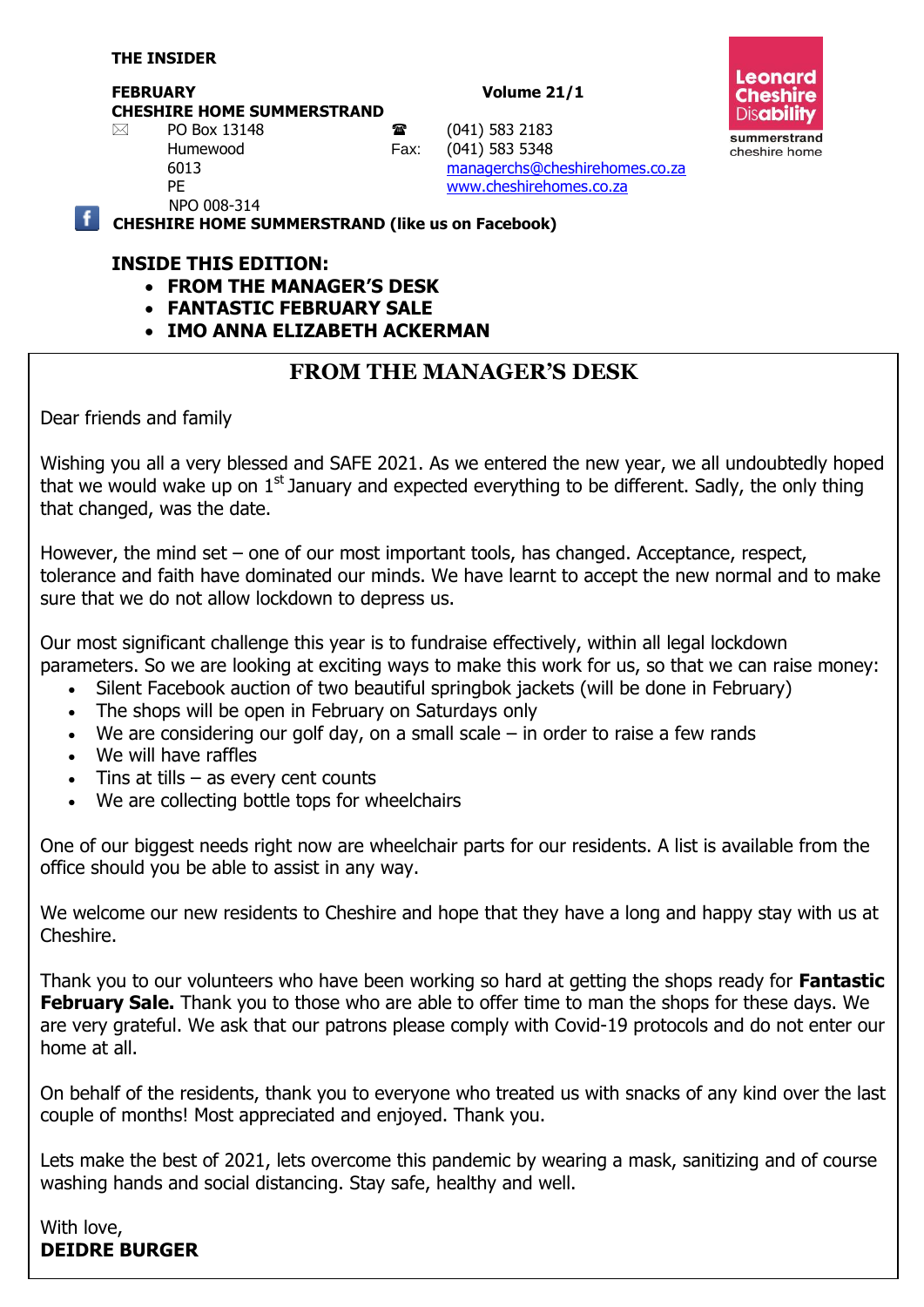| <b>FUNDRAISING REPORT</b><br>(NOVEMBER 2020)                                                                                                                                                                                                                                                      |                                                                                                                                  | <b>FUNDRAISING REPORT</b><br>(DECEMBER 2020                                                                                                                                                                                                  |                                                                                                                                                                                                                                     | <b>THOUGHT OF</b><br><b>THE MONTH:</b><br>"Love is our true                                                                                                                         |
|---------------------------------------------------------------------------------------------------------------------------------------------------------------------------------------------------------------------------------------------------------------------------------------------------|----------------------------------------------------------------------------------------------------------------------------------|----------------------------------------------------------------------------------------------------------------------------------------------------------------------------------------------------------------------------------------------|-------------------------------------------------------------------------------------------------------------------------------------------------------------------------------------------------------------------------------------|-------------------------------------------------------------------------------------------------------------------------------------------------------------------------------------|
| <b>FUNDRAISING:</b><br><b>WOT NOT SHOP</b><br><b>CLOTHES GALORE</b><br><b>EDGE - LUNCH</b><br><b>COFFEE SHOP</b><br>POISON DWARFS<br><b>GUEST</b>                                                                                                                                                 | R 21 700<br>R 8 595<br>R 480<br>R 615<br>R 7 360<br>R 500                                                                        | <b>FUNDRAISING:</b><br><b>WOT NOT SHOP</b><br><b>CLOTHES GALORE</b><br><b>EDGE - LUNCH</b><br><b>COFFEE SHOP</b><br>POISON DWARFS<br><b>GUEST</b>                                                                                            | R 8 807<br>R 557<br>R 960<br>R 345<br>R 1 524<br>R 250                                                                                                                                                                              | destiny. We do not find<br>the meaning of life by<br>ourselves,<br>alone we find it with<br>another."<br>$\sim$ Thomas Merton $\sim$                                                |
| <b>SCRAP</b><br><b>TINS</b><br><b>CASUAL DAY STICKERS</b><br><b>ADDO TRIP</b><br><b>DONATIONS:</b><br>PHILLIP SNYMAN                                                                                                                                                                              | R 98<br>R 225<br>R 320<br>R 1 750<br>R 1 000                                                                                     | <b>SCRAP</b><br><b>TINS</b><br><b>CASUAL DAY STICKERS</b><br><b>ADDO TRIP</b><br><b>ARGUS</b><br><b>WOK</b>                                                                                                                                  | R 144<br>R 161<br>R 1 160<br>R 200<br>R 100<br>R 400                                                                                                                                                                                | "WOKS FOR<br><b>WHEELS"</b><br><b>A WELFIT ODDY</b><br><b>PROJECT</b><br><b>MADE BY RESIDENTS</b><br>OF CHESHIRE HOME<br><b>SUMMERSTRAND</b>                                        |
| <b>JOAN ANDERSON</b><br><b>YVONNE CURRIE</b><br><b>DOREEN CARMICHAEL</b><br><b>SCOTTY</b><br><b>GUTSCHE PROPERTY</b><br><b>EDGE FINANCE</b><br><b>EDGE AM</b><br><b>EDGE WEALTH</b><br><b>KITTY DE ROER</b><br><b>MAGIC WHEELCHAIR</b><br><b>MAXI JACHENS</b><br><b>MRS P FOURIE</b><br>PAT SCOTT | R 100<br>R 100<br>R 1 000<br>R 1 000<br>R 1 000<br>R 1 000<br>R 1 000<br>R 1 000<br>R 400<br>R 2 000<br>R 300<br>R 1 000<br>R 30 | <b>DONATIONS:</b><br><b>ANONYMOUS</b><br><b>CAROL STEPHENSON</b><br><b>ELIZEL LONG</b><br><b>KITTY DE ROER</b><br>DR E STEENKAMP<br><b>MAXI JACHENS</b><br><b>M FEHRSEN</b><br>SUMMERWOOD PRIMARY<br><b>CHARLES CASTEL</b><br>MY SCHOOL CARD | R 1 000<br>R 500<br>R 31 491<br>R 400<br>R 10 000<br>R 300<br>R 250<br>R 6 000<br>R 100<br>R 739                                                                                                                                    | <b>MADE FROM 316</b><br><b>STAINLESS STEEL</b><br><b>WITH 3 DETACH-</b><br><b>ABLE LEGS</b><br>R400 each<br><b>ORDERS:</b><br>041 583 2183 OR<br>managerchs@cheshireh<br>omes.co.za |
| <b>LOUIS SCHOEMAN</b><br>MY SCHOOL CARD<br><b>GFM UNITED PRAYER</b><br>THE ANGEL NETWORK<br>ROSSER CHARITY TRUST<br>PIETER RADEMEYER                                                                                                                                                              | R 300<br>R 628<br>R 5 000<br>R 4 000<br>R 3 127<br>R 180                                                                         | appreciated.                                                                                                                                                                                                                                 | <b>KHAYA CHESHIRE WISH LIST 2021</b><br>Stove (with a 3-pin plug), 3 x large casserole pans, TV bracket,<br>food (fruit, vegetables, tinned food etc.) and a vacuum<br>cleaner. Any donations towards the wish list will be greatly |                                                                                                                                                                                     |

# **VALENTINE'S DAY 2021**

Valentine's Day is around the corner and we always celebrate the day with a fundraising dance/bring and braai event at the Home for residents, staff, friends and family. Unfortunately this year, will be the first time in many many years that we will not be able to have our annual Valentine's Dance.

We have decided instead, that this year we will have a **Valentine's Day lunch braai on Friday 12 February**, with decorations and romantic music to boost the morale of our precious residents amid our current lockdown situation at the Home.

The lunch menu will include chicken sundowners, boerewors, potato salad, noodle salad, rolls and heart-shaped flapjack with ice cream for dessert!

Our residents always look forward to this special event and if anyone would like to contribute towards the lunch expenses, and so support us in making this day and lunch extra memorable for our residents, please get in touch on 041 583 2183 or [adminchs@cheshirehomes.co.za](mailto:adminchs@cheshirehomes.co.za) - your support will be greatly appreciated!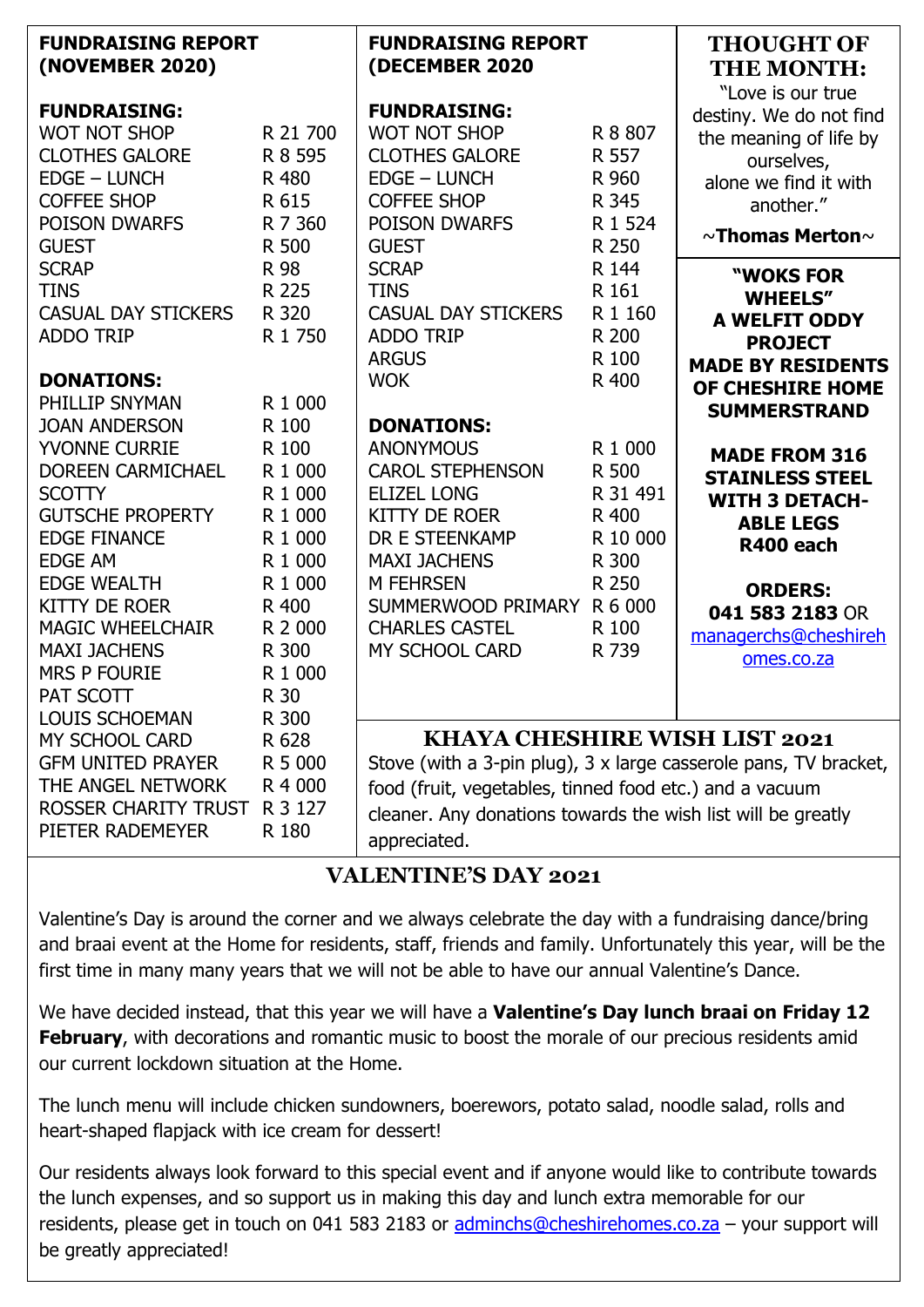

#### **RESIDENTS' ACTIVITIES (NOV/DEC 2020) INCLUDED:**

\* Several residents had the opportunity to go on an **outing** to **Addo Elephant National Park** in November. Four trips were arranged and the residents thoroughly enjoyed the day out. Thank you to everyone who sponsored towards the outings!

\* **Niqui Cloete-Barrass** visited the Home on 24 December and lifted the spirits with **Christmas Carols** which brought so much warmth and love to our residents.

\* Resident **Marion Cawood** celebrated her 65th birthday on **21st December** and her family arranged a special performance at the Home with **Wayne Kallis**! Everyone, especially Marion, enjoyed all the beautiful songs.

# **RESTRICTIONS TO CONTINUE AT CHESHIRE HOME SUMMERSTRAND**

- In light of the high infection rate in Nelson Mandela Bay, we have decided to stop ALL visitations to the Home for the time being. Our three charity shops are also closed until further notice.
- We apologise for the inconvenience, but we are reassured by the fact that everyone will appreciate our immediate and extreme need to care for our residents and staff.
- We are taking all necessary precautions, and ask that we all pray for the safety and protection of our Home – staff, residents and service providers.
- No family are allowed into the home at all. All parcels handed over the gate to residents, must be first sanitized in the presence of a staff member, and not just accepted into the home. Gate visitations are allowed – but NO physical contact allowed, and a distance of 1.5 meters maintained.
- Residents are still not allowed out of the Home unless for medical appointments.
- Thank you again for understanding our urgency and need to protect our residents.

### **IN MEMORY OF ANNA ELIZABETH ACKERMAN 11 MARCH 1956 – 20 DECEMBER 2020**



Dear Anna (64) sadly passed away suddenly while in hospital after being admitted for showing signs of great discomfort.

Anna moved to the Home 34 years ago after being in a motor vehicle accident which left her a quadriplegic with limited mobility.

She was never married but had two sons prior to her accident and loved them dearly and often expressed how much she missed them, to her fellow residents and staff. She was quite a lady with a thick mane of long black hair and loved wearing colourful dresses and socks! The carer staff always had to brush and style her hair in the morning as she never considered cutting it shorter as an option. Her great Cheshire love, the late Ben Erasmus, was always by her side ready to assist her where needed and they shared a very special relationship during their time here and would spent hours on end chatting away and sharing life experiences.

In her later years, Anna spent most of her time in her room while listening to her favourite stories on RSG and other radio stations.

Anna was the last remaining resident of the "old gang" and we thank God for blessing her with so many happy years and memories at the Home! Her presence here at the Home will be sorely missed! RIP Anna!

## **300 CLUB 2021**

Our 300 Club fees are a **once-off payment** of **R120 per year**. There are **monthly draws of R300 (1st), R150 (2nd), and R75 (3rd)** for members! We are aiming **to have 300 members for 2021 and** we already have 50 **members** to date (29 January)! At the end of each year one lucky member stand the chance of winning **R1 000**! Please support this worthy cause – see attached 300 Club form for 2021!